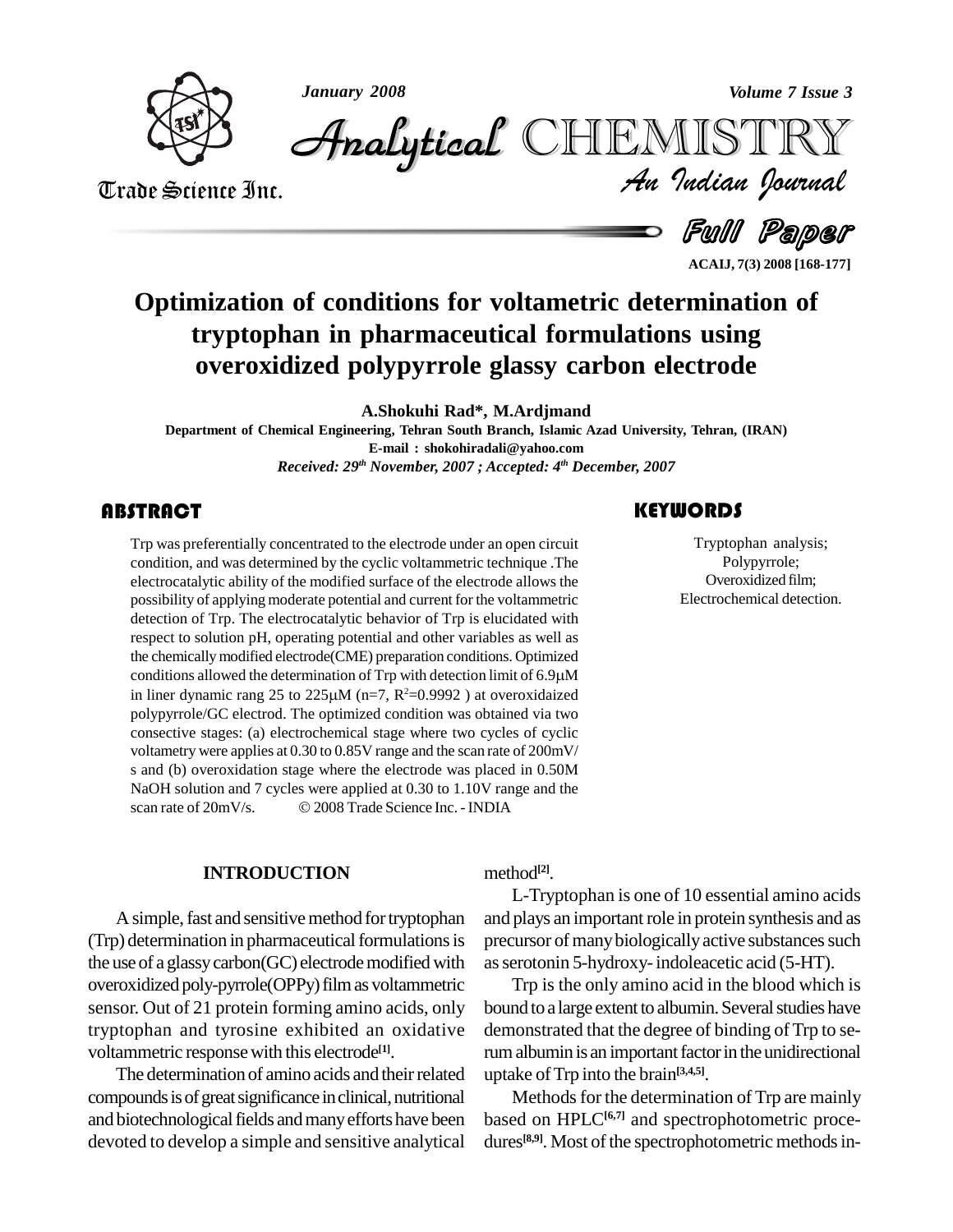volve laborious and slow procedures with the modifi cation of Trp by numerous reagents.

Several liquid chromatography(LC) methods for detection and quantitation of Trp and its metabolites in various biological samples have been described. These methods have employed electrochemical **[10]**, ultraviolet **[11]**, fluorometric **[12]**, and massspectrometric **[13]** detection.

Electrochemical detection following liquid chromatography (LC-ED) represent a very attractive detection possibility for Trp<sup>[14]</sup>.

Unfortunately Trp exhibit irreversible oxidation requiring extreme positive overpotential at most conventional electrode surfaces and consequently, are not ide allysuitable forquantification via conventional electro chemical approaches following liquid chromatography **[15]**.

Although the chemical oxidation of Trp has been studied quite extensively, the reactions are notwell un derstood in terms of mechanisms or even products. During recent years, advances in modern electrochemical techniques have been made which facilitates the more specific electrochemical oxidation of Trp to be utilized in the study of oxidation pathways<sup>[16]</sup>. Electrochemical G detection of those species is usually performed at mercury<sup>[17]</sup>, or mercury amalgam<sup>[18]</sup>electrodes at which the  $\frac{1}{10}$ formed mercury sulfide species can be oxidized at com- $0.05 \mu m$  alumina powder suspension on a smooth cloth parativelymodest values of applied potential.

Much efforts have been made toward decreasing the overpotential and increasing the oxidation current **[19,20,21,22]**.

Sugawara et al.<sup>[23]</sup> relate the possibility of the determination of Trp and some other amino acids at a level of  $10^{-6}M$  by a chemical modified carbon paste **Keag** electrode with copper (I) cyclohexylbutyrate and reverse linear sweep voltammetry after reduction of  $Cu(1)$ .

Differential pulse voltammetry (DPV) using modified carbon paste electrode has been also reported **[23]** for the direct determination of Trp.

Electropolymerized polypyrrole (ppy) films have been widely used in recent years as a means to modify electrode surface<sup>[24]</sup>. It is founded that when this poly- ized mer is overoxidized, the electrocatalytic activity is increased in some casesin selectivity.

Overoxidized polypyrrole(OPPY) film modified electrodes have been studied previously<sup>[25,26,27]</sup>. These comp

electrodes are easily prepared by electro-polymerization of pyrrole monomer with subsequent overoxidation treatment.

In this context, the use of overoxidized polypyrrole  $(PPY)$  as a surface modifier of glassy carbon $(GC)$  electrodes has been demonstrated to give rise to voltammetric sensor with important analytical advantages with respect to bare electrodes. The most inter esting property of this modified electrode is that for tages with respect to bare electrodes. The most inter-<br>esting property of this modified electrode is that for<br>determination of  $100\mu$ M Trp, interference from a 15fold excess of tyrosine gave an positive error of 7.5%, while the other amino acids did not exhibit anydetect able interference.

#### **EXPERIMENTAL**

#### **Apparatus**

All electrochemical experiments were performed with BEH-PAJOOH (Model BHP2063+ potentiostat/ galvanostat, iran) and Hewlett Packard X-Y recorder (USA).An electrochemical cell with three electrodes was used for both the electropolymerization and electrochemical determination. A bare or OPPY-film-coated GC disc electrode with an area of 3.14mm<sup>2</sup> was used as a working electrode. Prior to surface modification,<br>the carbon electrode was polished successively using<br>0.05µm alumina powder suspension on a smooth cloth the carbon electrode was polished successively using and then thoroughly rinsed with water. This electrode is referred to as fresh glassy carbon electrode. A platinum foil was used as auxiliary electrode and a saturated calomel electrode (SCE) as the reference electrode. All potentials were recorded relative to the SCE.

#### **Reagents**

*An*ized water. Stock Trp (Merk, Darmstadt, Germany), *Ized water.* Stock Trp (Werk, Darinstadt, Germany),<br>
were prepared in 0.1M phosphate buffer solutions of<br>
pH 6.5, potassium phosphate mono basic and dibasic,<br>
sodium hydroxide(NaOH) were obtained from Merck<br>
company. 0.5M Pyrrole(Merk, Darmstadt, Germany) was purified by double distillation and was stored in a refrigerator. Stock 0.05M pyrrole solutions were prepared in deionized water containing 0.1M lithium perchlorate(Merk, Darmstadt, Germany). Other solutions were prepared from analytical-reagent grade chemicals without further purification and by using double distilled and deionpH 6.5, potassium phosphate mono basic and dibasic, sodiumhydroxide(NaOH) were obtained from Merck company. 0.5M NaOH solution was used for

**Analytical** CHEMISTRY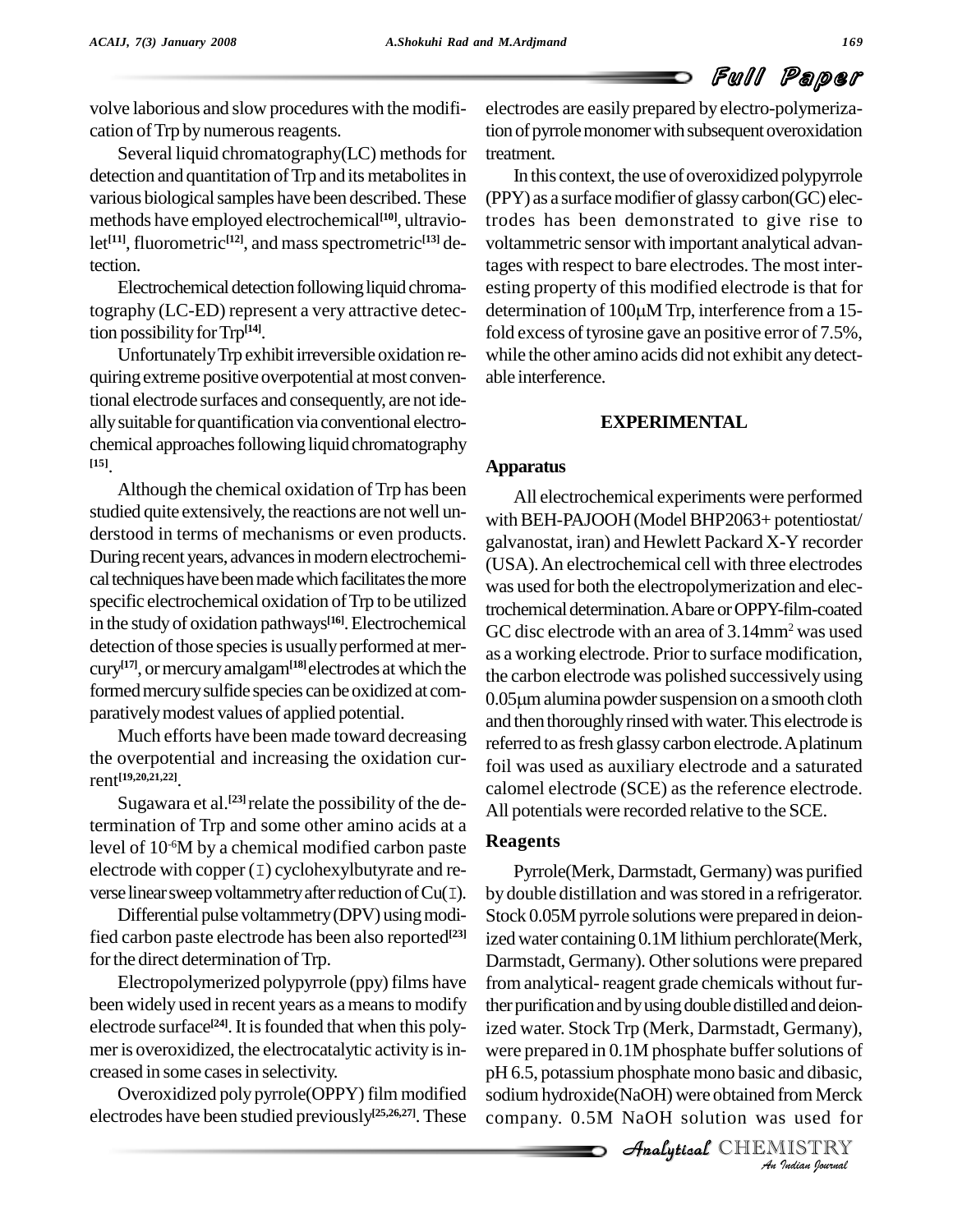# Full Paper

overoxidation of PPy/GC.All experiments were carried out at ambient temperature.All chemicals were of reagent grade.

#### **Electropolymerization**

Electrochemical polymerizationwas carried out in 0.05M pyrrole solutions in water containing 0.1M lithium perchlorate. Film growth was accomplished under cy-0.05M pyrrole solutions in water containing 0.1M lithium<br>perchlorate. Film growth was accomplished under cy-<br>clic voltammetric conditions in the potential range  $-0.2$ to 0.85V**[28]**. Three cycles were carried out at a scan rate of 200mV/s. The thickness was controlled by the<br>amount of charge passed and was estimated to be and sequence<br>0.1µm by passing 24mC/cm<sup>2</sup> amount of charge passed and was estimated to be

# **Overoxidization of polypyrrole films on glassy carbon electrodes**

Ultra thin OPPY film electrodes were prepared in two polymerization/overoxidation steps. PPy was first electrodeposited on the GC by cyclic voltammetric as mentioned above. PPy was then overoxidized by applying cyclic voltammetry program in solution of 0.5M peared at arour mentioned above. PPy was then overoxidized by applying cyclic voltammetry program in solution of 0.5M peared<br>NaOH with 7 cycles in the range of –0.3 to 1.1V and at arou the scan rate of  $20mV/s$ . This is the optimum condition for overoxidation of that polymer with respect to re-sponsibility and sensitivity to the solution of tryptophan.

#### **Stabilization of OPPy/GC electrode**

The most important problem in electrochemical determination of Trp and other amino acids is that the oxidation products, are adsorbed on electrode surface and hence the electrodes could not useable more. So, for each measurement, the modified electrode must be prepared again.

a 20 mV/s cycle is used, just at the identical range where *Installed out, i*<br>*Is carried out, i*<br>*Joon using such americance of t*<br>*IISTRY*  $\alpha$  20 m  $\gamma$  b eyere is asset, just at the radiation range where  $\alpha$  is a carried out, the surface of the Figur To eliminate the problem of adsorbing amino acids to the surface of the electrode, a new method was proposed in the present study. Using this method, the need to the electropolymerization and the subsequent oxidation of the electrode is eliminated. The procedure in cludes washing of the electrode using distilled water after each measurement and immersed in 0.5M NaOH buffer solution together with the reference and auxiliary electrodes. Applying cyclic voltametric method where electrode reactivated.Upon using such an electrode in an analyte solution, the same result was obtained after multiple use. So the significance of this method is to

CHEMISTRY

introduce a new technique where the response of the electrode would be stable for at least 12 hrs periode.

## **RESULTSAND DISCUSSION**

## **Electrochemical preparation and characterization of PPy/GC electrode**

The cyclic voltametric condition for electropoly merization was chosen due to higher stable voltametric measurements of analytswith respect to responsibility and sensitivity to solution of Trp. Moreover, it has been suggested that this procedure allows coating to be obtained with a higher homogeneity<sup>[29]</sup>.

Figure 1 shows the cyclic voltammogram obtained in free monomer solution at PPy-coated  $GC(a)$ , bare electrode (b) and OOPPy-coated electrode (c) in free monomer containing prepared by the following procedure as described in the Experimental section.

Asshown in figure 1, the oxidation peak was ap peared at around  $-0.2V$  and reduction peak appeared at around -0.5V corresponding to the polymer film dogin-dedoping process in the supporting electrolyte. A decrease in the oxidation signal due to the polymer relaxation **[29]**, was observed in second and successive cycles. The peak currents depend on the thickness of the prepared polymer.

**Effect of the experimental variables used in the polymer electro synthesis on the trp voltammetric**



**Figure 1 : Cyclic voltamogramofPPy-coatedGC(a), bare electrode(b) and OPPycoated electrode(c) in free mono mer (pyrrole ) containing 0.1M LiCLO4, v=100mV/s(the first cycle isshown)**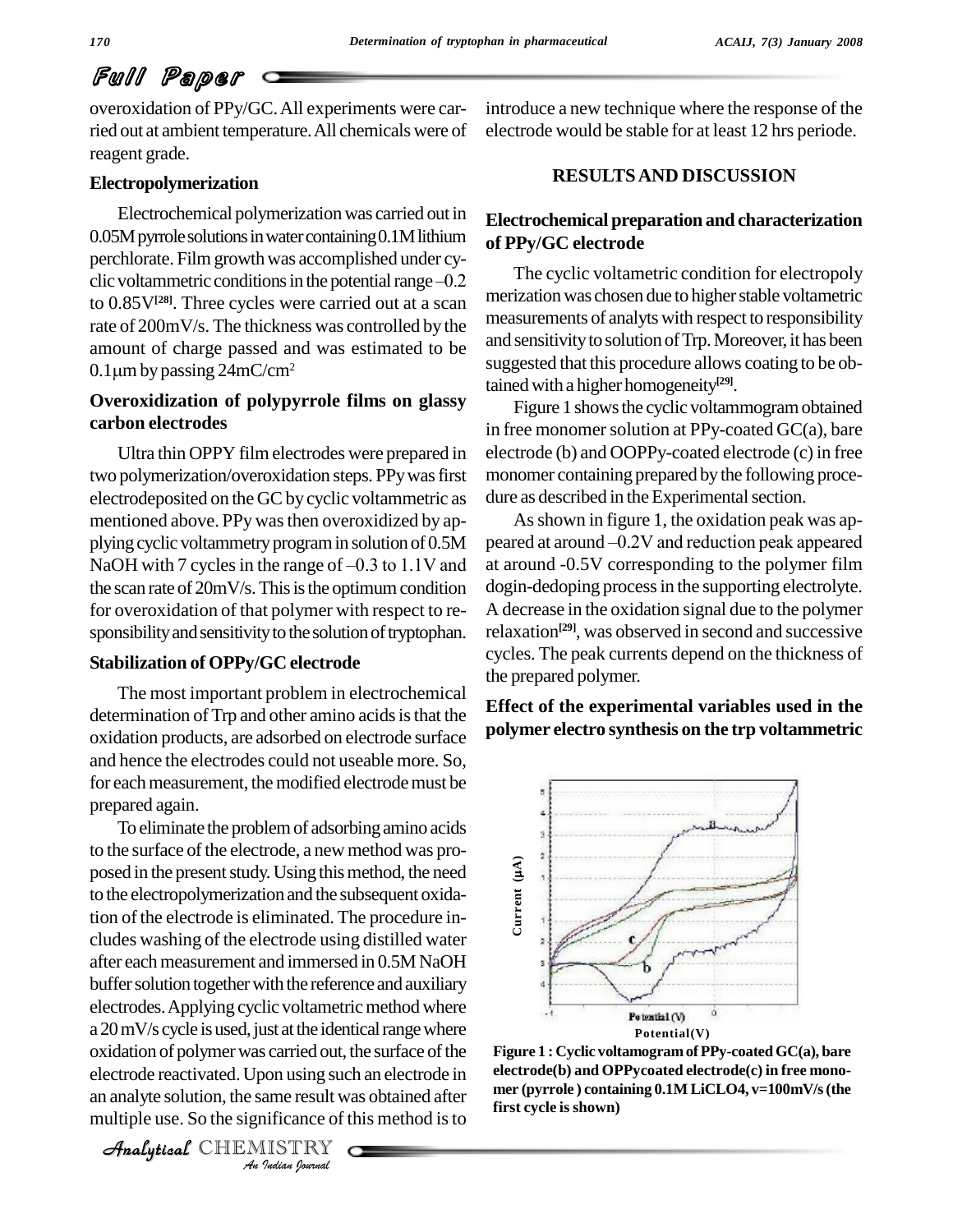

#### **response**

The experimental conditions used for the preparation of polymer-coated electrodes may considerably affect the voltammetric response of the analyte under investigation. Thus, the effect of the different variables involved in the PPy electro synthesis on the Trp voltammetric signal has been considered in order to achieve the best Trp electroanalytical response.

Since the type of doping anion can affect on the Trp voltammetric response, some of the anions were selected to find the best doping anion, and after poly merization byeach doping anions, each electrode was overoxidized in exactly similar parameters, and then immersed in solution of  $0.1M H_2PO_4$ , HPO<sub>4</sub><sup>2-</sup>buffer overoxidized in exactly similar parameters, and then<br>immersed in solution of  $0.1M H_2PO_4$ <sup>-</sup>, HPO<sub>4</sub><sup>2</sup>buffer<br>(pH=7), containing  $4\times10^{-5}M$  Trp and by differential pulse voltammetry(DPV) programin the rangof 0.4 to 0.9V.The results are shown inTABLE 1.

In contrast to above results, it is founded that for doping of polymer with  $\text{ClO}_4^-$  and  $\text{Fe(CN)}_6^+$  anions, the modified electrode have maximum responsibility and sensitivity to solution of Trp (with respect to maximum of Ip and minimum of Ep). Since  $LiClO<sub>4</sub>$  is a cheap cycle i electrolyte, it is used for further investigations.

The number of potential cycles applied for the polymer growth was tested regarding its influence on the Trp electrochemical response. As shown in figure 2, the peak current is constant with number of cycles up to five, and then leveled off, which has been attributed to the achievement of a homogeneous coating of the glassy carbon electrode.

A very slight decrease in Ip was observed from three cycles onwards, which might be related to a degradation of the polymer due to overoxidation in the polymer formation process. Consequently, the slight decrease in Ip may be attributed to a change in the coating morphology, in the sense of a greater compact-centrations higher than 0.1M can be explained by takness. The number of two cycles was selected as an optimum value under the working conditions used.

The potential scan rate at which cycling was carried out also had an influence on the Trp peak current, a decrease being observed with slower, and with faster scan rates used, probably because at higher scan rate lees monomer is oxidized during each cycle and consequently lees polymer is produced. 200mV/s was cho sen as an appropriate scan rate.

**TABLE1:The result of differentialpulse votammogramsfor** TABLE 1: The r<br>1.0×10<sup>-4</sup>M Trp **-4M Trp at OPPy-coated GC doped with different Ep/mV Ip/Ï<sup>A</sup> Dopping anion Number anions**

| Ep/mV | Ip/iA | Dopping anion                    | <b>Number</b> |
|-------|-------|----------------------------------|---------------|
| 580   | 3.1   | $SO_4$                           | 1             |
| 591   | 3.7   | $CL^{-}$                         | 2             |
| 580   | 3.5   | $B_2O_7$                         | 3             |
| 580   | 2.6   | HCO <sub>3</sub>                 | 4             |
| 581   | 3.5   | $H_2PO_4^-$                      | 5             |
| 573   | 3.3   | HPO <sub>4</sub> <sup>2</sup>    | 6             |
| 610   | 1.8   | Molibdat                         |               |
| 574   | 2.9   | NO <sub>3</sub>                  | 8             |
| 582   | 4.0   | <b>EDTA</b>                      | 9             |
| 573   | 4.0   | Dodecyl solfat                   | 10            |
| 570   | 4.1   | Fe(CN) <sub>6</sub> <sup>4</sup> | 11            |
| 570   | 4.1   | $\mathrm{CLO}_4^-$               | 12            |



**Figure 2 :The consequent of variety electropolymerization cycle numbers on electrochemical response of obtained OPPy electrodesto theTrp.The overoxidation conditions were constantfor each electrode. The obtained electrode in each case immersed in a Trp solution and the result related** to the cyclic voltametric determination of Trp

Regarding chemical variables of the monomer-water solution, both background electrolyte and monomer concentration were considered. A relatively high concentration of doping anions is needed in the polymer electro synthesis to ensure electro neutrality of the polymer phase in the oxidized state.Moreover, a higher conductivity of the polymeric coating has been observed asthe supporting electrolyte concentration increases. The decrease of the signal observed for  $LiClO<sub>4</sub>$  coning into account morphological changes of the coating in the presence of a veryhigh electrolyte concentration, giving rise to a more compact structure of the polymer, and then to a decrease in the charge-transferrate at the conducting polymer **[29]**.

Figure 3 shows the effect of concentration of monomer on response of obtained polymer to Trp.

*Indian*<br>*I* values less<br>*I* ISTRY<br>*IISTRY* As shown in figure 3, in concentration values less than 0.025M and more than 1M, decrease of the peak

CHEMISTRY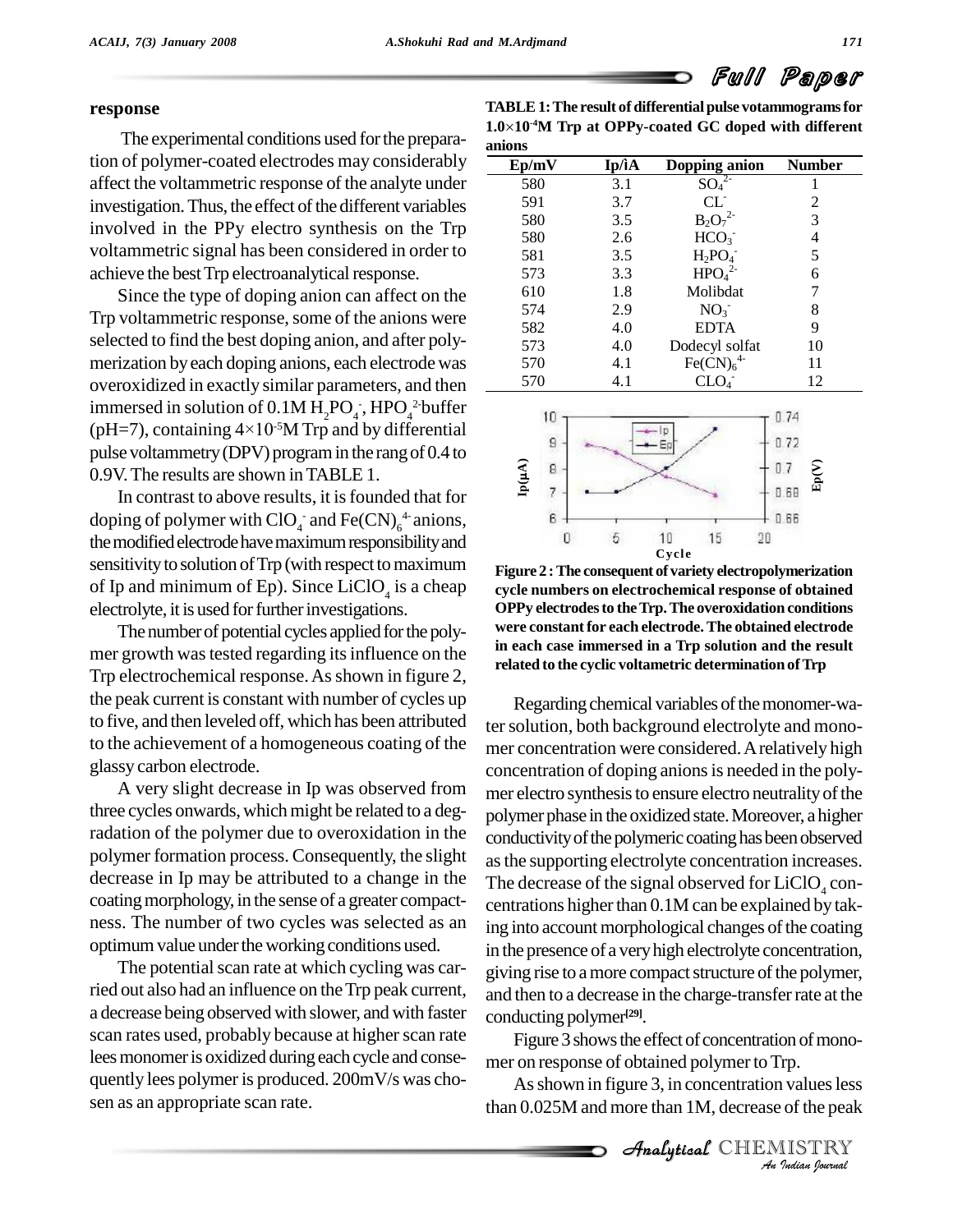Full Paper



**Figure 3 :The monomer concentration effect(Pyrrole)in electropolymerization stage on final response of OPPy electrode to cyclicVoltametric measurement ofTrp.Other conditions are fixed**

current is induced, while in the range of  $0.025M$  to 1M, the peak current remains constant. Hence the concentration of 0.05M was selected in this investigation.

#### **Overoxidation of polypyrrole filmplaced on glassy carbon electrode**

As mentioned above, it is founded that when PPycoated electrode be overoxidized, the electro catalytic activity is increased in some cases of selectivity. overoxidation of PPy is a destructive process whereby the conducting PPy is oxidized to a higher oxidation state after which it becomes susceptible to nucleophilic attack **[30]**.

Figure 4 shows the overoxidation mechanism of Ppy in basic medium. Az shown in figure 4, during overoxidation, carbonyl groups are introduced into the polymer backbone.This process usually resultsin the addition of a carbonyl functionality to the pyrrolic rings by losing of conjugation and hence the inherent electronic conductivity.After undergoing oxidation a net electronegative character is imparted to the polymer film and it then undergoes cation perm selective behavior resulting in overoxidized (OPPy) film and derivative films **[30]**. Since theOPPyrepels anionswith the neutral carbonyl group instead of negative charge site, electro static binding does not occur, and the OPPy has fast response time and fewer memory effects and is free from the problem of saturation of the binding sites. A thinnerion-selective filmis always desirable due to an expected faster response time and higher sensitivity<sup>[31]</sup>.

In this work, for overoxidation of PPy film, cyclic voltammetry program is used in the rang of  $-0.3$  to  $1.1V$ with number of 7 cycles at scan rate of 20mV/s and in solution 0.5M of NaOH. The mentioned conditions are optimized.

#### **Effect of the experimental variables used in over oxidation of polymer on theTrp voltammetric re sponse**

The experimental parameter for overoxidation of PPy-coated electrode have main effect on voltammetric response of obtained modified electrode and therefore on response to analyte. In the present work it is attempted that these parameters become optimum to achieve best response for Trp. Thus, the effect of the different variables involved in the overoxidation on the Trp voltammetric signal has been considered in order to achieve the best Trp electroanalytical response.

There are two methods for overoxidation of poly pyrrole-coated GC electrode: cyclic voltammetric and potentiostatic programs, and hence both of them have investigated in different parameters to give the best re-



**Figure 4 :The overoxidation mechanismof Ppy in basic medium**

CHEMISTRY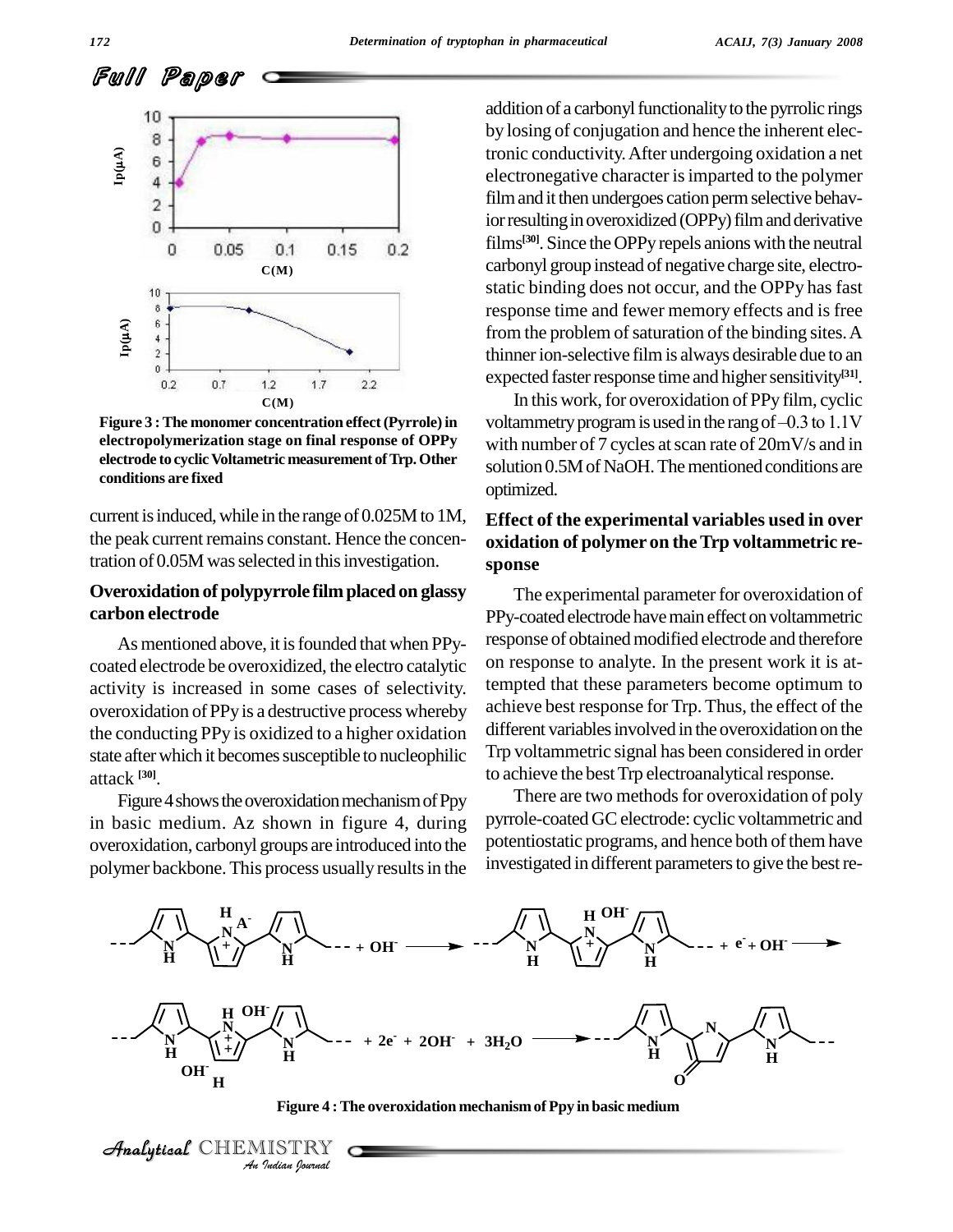

**Figure 5 :The effect of overoxidationstagepHon response of the obtained electrode in cyclic Voltametric measure ment ofTrp. other conditions are fixed**



**Figure 6 : The effect of final potential quantity in overoxidation stage on the obtained electrode to cyclic voltammetric response ofTrp. other conditions are fixed**



**Figure 7 : The effect of initial potential quantity in overoxidation stage on the obtained electrode to cyclic voltammetric response ofTrp. other conditions are fixed**

sponse for Trp. The result have shown that overoxidation with cyclic voltammetric has more sta bility and repeatability response for Trp in comparison to the other methods. Hence the cyclic voltammetric programwas used to overoxidation of polymer coated GC electrode.

The solvent pH plays an important role in the overoxidation. The different in solvent that overoxidation take place, induce a considerable affect on voltammetric response of the obtained electrode in the analyte solution. Figure 5 shows the effect of electrolyte (at different pH values), in overoxidation stage of PPy-coated GC electrode, that effect on responsibility of obtained electrode.

As it seems in figure 5, overoxidation in different pH values induce different responses for obtained electrode. Up to pH=10 no response was observed, how ever for overoxidation at pH values more than 10, the peak current (Ip) increases sharply by raise in pH. Maximum peak current is visible at  $pH=13.5$  that appertain to 0.5M of NaOH. So the solution of 0.5M NaOH was selected as better solvent to overoxidation.

In order to obtain the best range to overoxidation, either the initial or the last potentials were selected as the variable and the other constant. Thereby the electro polymerization conditions of monomer and other experimental conditionswere selected in constant and in optimal state as mentioned before. So the potential values of 0.85, 0.95, 1, 1.1, 1.2, 1.3 V was selected as respectively the final potential ongoing of overoxidation of PPy-coated electrodewith cyclic voltammetric pro gram. Each of the electrodes that obtained, immersed in solution of Trp to gain best response with cyclic voltammetric program in the rang of 0.4 to 0.9V and with scan rate of 100mV/s.

Figure 6 shows the effect of final potential quantity in response of the obtained electrode in cyclic voltammetric measurement of Trp.

The optimum initial potential in overoxidation is obtained as mentioned for final potential. So the poten-The optimum initial potential in overoxidation is<br>obtained as mentioned for final potential. So the poten-<br>tial values of  $-0.5$ ,  $-0.3$ ,  $-0.1$ ,  $0.1V$  was selected respectively as the initial potential ongoing of overoxidation of PPy-coated electrodewith cyclic voltammetric pro gram.The result isillustrated in figure 7.

As shown in figure 6 and figure 7 the final potential of  $1.1V$  and the initial potential of  $-0.3V$  in overoxidation of polymer, produce maximum responsibility and sensitivity to Trp solution, so it was selected as better range to overoxidation of PPy-coated electrode.

*And rate in overoxidation on response of the obtained* electrode in cyclic voltammetric measurement of Trp. The scan rate in overoxidation of PPy-coated electrode, have important role in responsibility and sensitivity of obtained electrode. Figure 8 shows the effect of

 *Indian Journal* As shown in figure 8. the scan rate of  $20mV/s$  in overoxidation of polymer produce maximum responsibility and sensitivity of obtained electrode, and was se-

**Analytical** CHEMISTRY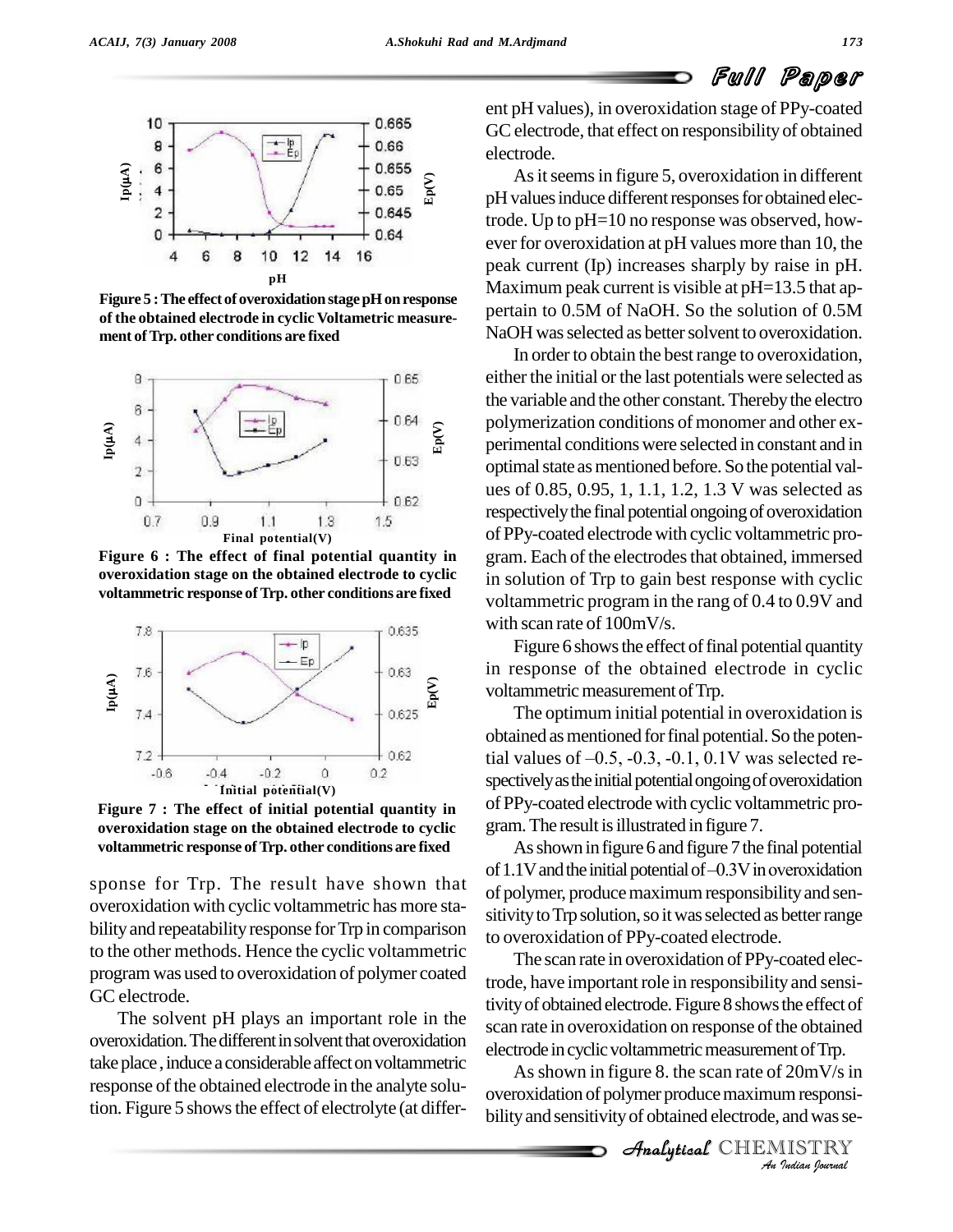

**Figure 8 :The effect ofscan rate in overoxidation stage on response ofthe obtained electrode to cyclic voltammetric measurement ofTrp. other conditions are fixed**



**Figure 9 : The effect of overoxidation cycle numbers on response ofthe obtained electrode to cyclic voltammetric measurement ofTrp. Other conditions are fixed and opti mized**



bare GC electrode (b) OPPy-coated modified GC electrode. **Other conditions are fixed and optimized**

lected as better scan rate to overoxidation of PPy- of T coated electrode.

*Indian*<br>*Indian I I I ISTRY*<br>*IISTRY Indian hournal* The number of potential cycles applied for Plot overoxidation of polymer as well as polymer growth

```
Analytical CHEMISTRY
```
was tested regarding its influence on the Trp electrochemical response (Figure 9).

Figure 9, shows that the peak current increased sharply with number of cycles up to 7, and then by increase of cycle be humdrum. This is probably due to that before 7 cycles in overoxidation, the amount of polymer that overoxidized, is not the total amount of the polymer, and by increasing the number of cycles, the amount of polymer that is overoxidized becomes more and that is, the responsibility and sensitivity of obtained electrode are increased. However after 7 cycles, since the total amount of polymer is overoxidized, increasing the number of cycles do not induce any increase in responsibility and sensitivity of the obtained electrode. So the number of 7 cycles was selected as the optimum number of cycles for overoxidation of PPycoated GC electrode.

#### **Electroanalytical studies of the Trp oxidation process at OOPPy-coated GC electrode**

The objective of the present study is to propose a simple and fast method for the determination of Trp. Thus a preliminary study has been developed in order to compare the response of CME and glassy carbon (GC) electrode. ForTrp low sensitivityand resolution was observed for bare GC, pointing to the CME as the best choice for the determination of this analyte in the further studies. The differences should be related with the higher active area of the CME when compared with GC.<br>For CV, the potential window ranging was between

0.4 and 0.9V (versus SCE) and scan rate of 100mV/s for the first cycle.

Figure 10 shows the different ability of a bare GC and OOPPy-coated modified GC electrodesin mea surement of Trp. It was found that modified electrode have an increase (and shift) in peak current. As it is shown in figure 10, OOPPy-coated modified GC electrode has an effect of increasing the magnitude of the background current. Provided CV from supporting alone electrolyte confirms this state.

The influence of pH on the electroanalytical response ofTrpwasstudied bycyclic voltammetryusing a 0.1M phosphate buffer solution as background electrolyte. Plot of peak current and peak potential versus pH are shown in figure11. It is clearly manifested that protons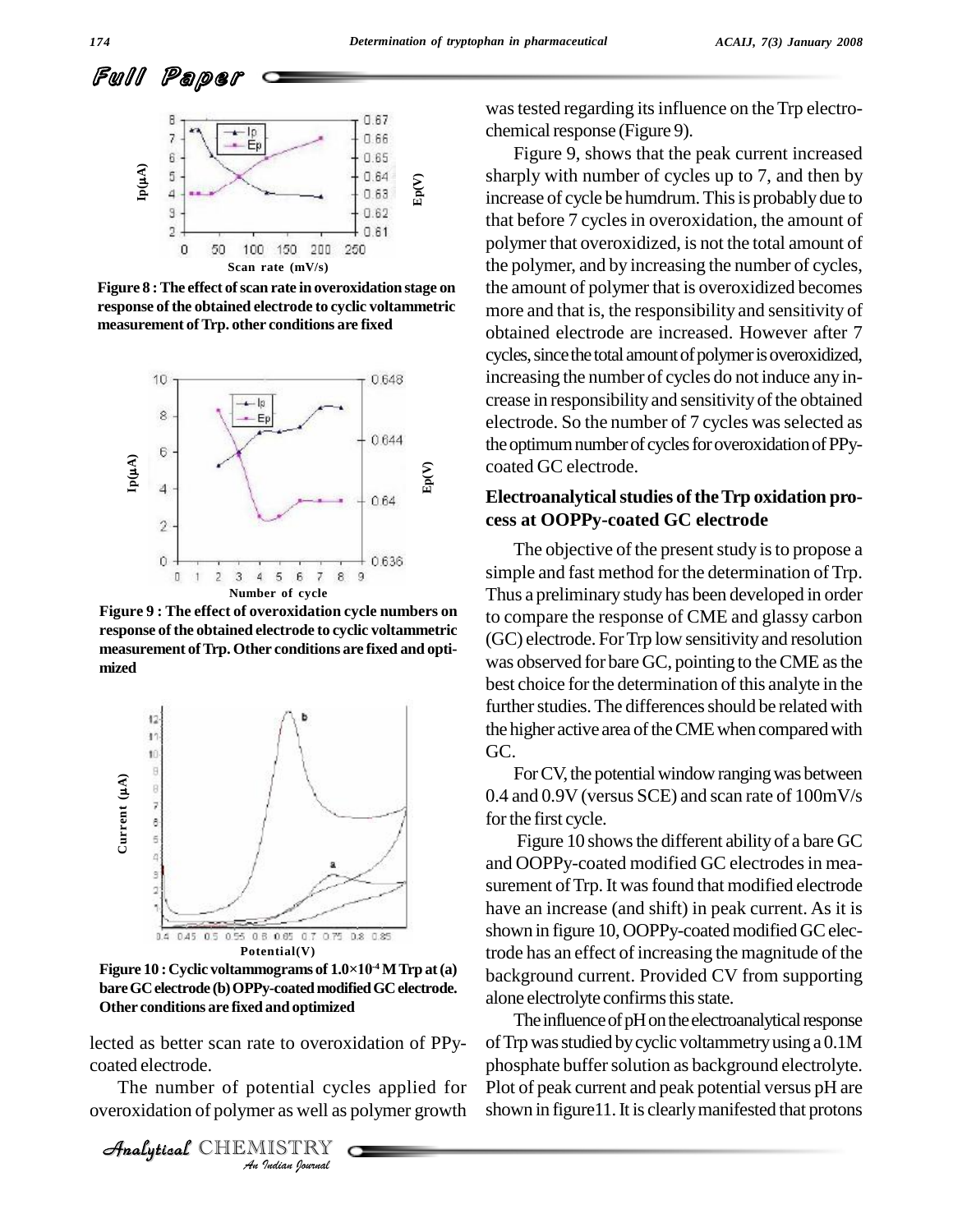

**Figure 11:The effect of buffer pHon cyclic voltammetric surement of 1.0<sup>10</sup>**  $r$  **response** of obtained electrode to cyclic voltammetric mea**surement** of  $1.0 \times 10^{-4}$ M Trp in 0.1M phosphate buffer so**lution with scan rate;100mV/s. other conditions are fixed andoptimized**



**analysis ofTrp in different pH 25 conditions are the same as figure 11**



**Figure 13 :The relation betweenEpandlog v(v=scan rate) in phosphate buffer solution of Trp (pH=6.5). The electropolymerization and overoxidation conditions are optimized**

are involved in the oxidation processes of this com pound at OOPPy-coated GC electrode. In all cases more positive peak potential values were obtained as pH decreases, thus the electrochemical oxidation being



**Figure 14 :The relation between Ip and v1/2(v=scan rate) in phosphate buffer solution of Trp (pH=6.5). The electropolymerization andover-oxidationandother conditions are optimized**

easier in basic media, but despite increasing of peak potential, the peak current is varied with increasing of pHasshown in figure 11.The result of cyclic voltametric analysis ofTrp in different pHvalues are illustrated in figure 12.

As found in figure12, the peak current for neutral pH valuesis larger than those for acidic or basic pH values. So the pH of 6.5 was selected owing to maxi-<br>mum amount of Ip.<br>Cyclic volttammograms of  $1.2\times10^4$ M Trp solutions mum amount of Ip.

Cyclic volttammograms of  $1.2\times10^{4}$ M Trp solutions were performed at OOPPy-coated GC electrode at potential scan rates between  $10$  and  $300 \text{mVs}^{-1}$ . The  $\text{E}_{\text{n}}$ p were performed at OOPPy-coated GC electrode at<br>potential scan rates between 10 and 300mVs<sup>-1</sup>. The  $E_p$ <br>slope vs. log v plot(R<sup>2</sup>=0.9967) was 44.267, thus demonstrating that the Trp oxidation is irreversible reaction, and its current is diffusion controlled. Moreover, the peak potential wasshifted to more positive values as the scan rate increased, indicating the irreversibilityof the electrodic process. This results shown in figure 13. **Figure** 12 **:** The obtained result from cyclic voltammetric slope vs. log v plot( $R^2$ =0.9967) was 44.267, thus dem-

> In contrast, cyclic voltammograms underthe same experimental conditions at OOPPy-coated GC elec-In contrast, cyclic voltammograms under the same<br>experimental conditions at OOPPy-coated GC elec-<br>trode shows that I<sub>p</sub> change linearly with  $v^{1/2}$  (R<sup>2</sup>=0.9975) over the whole scan rate range tested( $10$  to  $300 \text{mVs}^{-1}$ ) asshown in figure 14.

All these data clearly demonstrate that, for the OOPPy-coated GC electrode, the current was purely diffusion-controlled.

*Analytical <i>Analyticalis* Storm and *Analytical Composition*, respectively, as shown in figure 15. The resulted detection limit *Indian*<br>**Indian**<br>**IISTRY**<br>*Indian bournal* A linear calibration graph ( $R^2=0.9992$ ) was obtained for Trp in the  $25$  to  $225\mu$ M concentration range, with slop and intercept values 0.0444 and 2.3707, respecslop and intercept v<br>tively, as shown in fi<br>is 6.9×10<sup>-6</sup>M. is  $6.9 \times 10^{6}$ M.

**DPV determination of Trp in pharmaceutical samples**

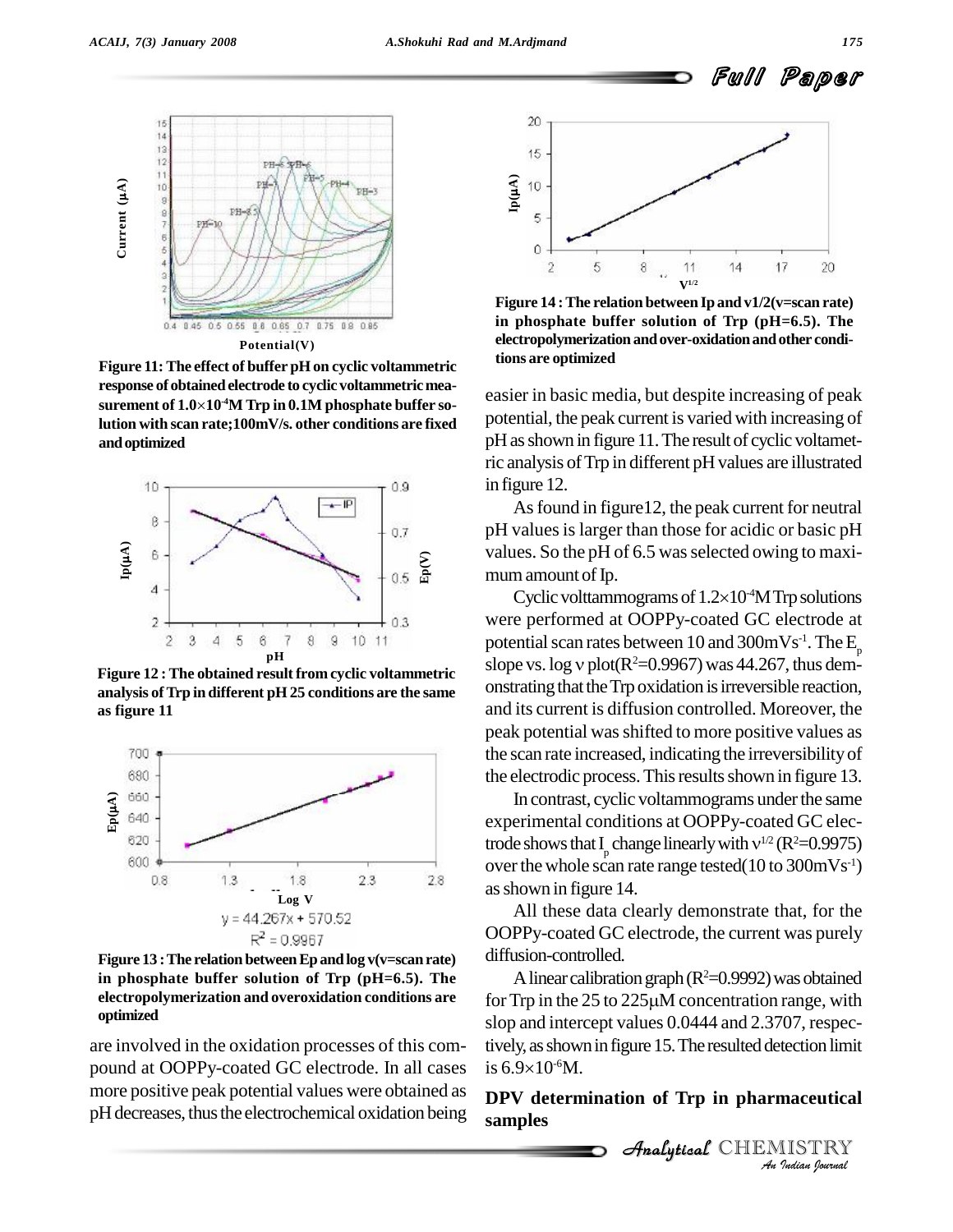

**Figure15 :The relation between Ipand analyte concentration in phosphate buffer solution of Trp (pH=6.5). The electropolymerization andover-oxidationandother conditions are optimized**

**TABLE 2: DPV determination of Trp in pharmaceutical samples**

| <b>Sample</b>   | Composition                                        | <b>Tryptophan</b><br>content(m<) |      | Error<br>$\frac{6}{9}$ |                   | pnarmace |
|-----------------|----------------------------------------------------|----------------------------------|------|------------------------|-------------------|----------|
|                 |                                                    | <b>DPV</b>                       | UV   |                        |                   |          |
| S1 <sup>a</sup> | Trp                                                | 2.48                             | 2.50 | $-0.8$                 |                   |          |
|                 | Tyrosine(2200mg)                                   |                                  |      |                        |                   |          |
| $S2^b$          | Trytophan(510mg)                                   | 2.60                             | 2.51 | $+3.5$                 | $[1]$             | A.R.     |
|                 | Phenylalanin(20mg)                                 |                                  |      |                        |                   | and I    |
|                 | $c$ ysteine $(240mg)$                              |                                  |      |                        |                   |          |
| $S3^c$          | Cysteine chloridrate (2mg)                         |                                  |      |                        | [2]               | U.Ca     |
|                 | $L$ -lysine $(300mg)$                              |                                  | 13.2 | $+0.7$                 |                   | nal o    |
|                 | Citric $acid(5mg)$                                 |                                  |      |                        | $\lceil 3 \rceil$ | C.Ca     |
|                 | Pyridoxine choloridrate (20mg)                     | 13.3                             |      |                        |                   |          |
|                 | Buclizine, Chloridrate (10mg)                      |                                  |      |                        |                   | Jouri    |
|                 | Cyanocobalamice(50mg)                              |                                  |      |                        | [4]               | E.Ma     |
|                 | Sodium Saccharinate <sup>d</sup>                   |                                  |      |                        |                   | nal o    |
|                 | Citric acid <sup>d</sup> , Tryptophan <sup>d</sup> |                                  |      |                        | [5]               | S.Ha     |

**a : Trypthophan tablet(purchased from biogenesis laboratories, South Africa); b: Amino acid drug (purchased from razi com pany, Iran); c: Purchased in drugstores; d: Quantity not labeled**

Since the sensitive of OPPy (that gained in opti mum conditions) for Trp in differential pulse voltammetry  $[7]$ (DPV) is several times higher than in CV, hence DPV<br>was used to determination of this analytin phermaseur. was used to determination of this analyt in pharmaceutical samples. The results are shown in TABLE 2.

As shown in TABLE 2, the content of Trp in such samples determined by the present method using DPV at OPPyare in good agreement with those determined by indirect spectrophotometric method.

The main advantage is that the present method is faster and easier than the spectrophotometric proce dure, which takes 50min just for the tryptophan derivatization step.

#### **CONCLUSION**

**ILUSION**<br>**I** the electroch<br>phan is drama<br>*ISTRY* It is demonstrated that the electrochemical response for the oxidation of tryptophan is dramatically improved

**Analytical** CHEMISTRY

for electrodes coated with overoxidized poly-pyrrole coated glassy carbon when compared to bare glassy carbon electrodes.

The obtained results demonstrate that the electrode coated with overoxidized poly-pyrrole can be successfully used for the monitoring of some biological compound such astryptophan. These modified electrode show advantageous electrochemical properties due to the electrocatalytic ability of the modified surface, which gives rise to the possibility of applying low potential and large current values for the voltammetric detection.

The advantage of the proposed method is the use of optimized conditionsto fast, inexpensive and sensitive procedure for the determination of tryptophan in pharmaceutical formulations.

#### **REFERENCES**

- A.R.Fiorucci, E.T.G.Cavalheiro; J.Pharmaceutical and Biomedical Analysis, **28**, 909 **(2002)**. **[2]**
- U.Caruso, B.Fowler, G.Minniti, C.Romano; Jour nal of Chromatography A, **661**, 101-104 **(1994)**. **[3]**
- C.Carducci, F.Moretti, M.Birarelli, I.Antonozzi; Journal of Chromatography, **553**, 149-154 **(1991)**. **[4]**
- E.Marklova, H.Makovickova, I.Krakorava; Jour nal of Chromatography, **A870**, 289-293 **(2000)**. **[5]**
- S.Hanaoka, J.Lin, M.Yamada; Anal.chim.Acta, **409**, 65-73 **(2000)**. **[6]**
- A.Gonzalez-Cortes, P.Yanes-Sedeno, J.M. Pingarron; Anal.chim.Acta, **401**, 145-154 **(1999)**. **[7]**
- F.G.Sanchez, A.N.Diaz, A.G.Pareja; Chromato graphia, **42**, 494 **(1996)**. **[8]**
- W.L.Bencze, K.Schmid;Anal.Chem., **29**, 1193-1196 **(1957).**
- P.T.Kissinger, G.S.Bruntlett, R.E.Shoup; Life.Sci., 28, 455 **(1981)**. **[10]**
- [10] P.S.Draganac, S.J.Steindel, W.G.Trawick; Clin. Chem., **26**, 910 **(1980)**. **[11]**
- G.M.Anderson,J.G.Young; Life Sci., **28**, 507 **(1981)**. **[12]**
- F.Artigas, E.Gelpi;J.Chromatogr., **394**, 123 **(1987)**. **[13]**
- [13] Innocenzo G.Casella, Maria Gatta, Tommaso R.I.Cataldi;Journal of ChromatographyA, **878**, 57- 67 **(2000)**. **[14]**
- Huimei Li, Tao Li, ErkangWang; Talanta, **42**, 885- 890 **(1995)**. **[15]**
- [15] Daryl J.Tucker, Alan M.Bond, Zhang Qing, Donald E.Rivett;J.Electroanal.Chem., **261**, 127-146 **(1989)**. **[16]**
- R.Saetre, D.L.Rabenstein; Anal.Chem., **50**, 276